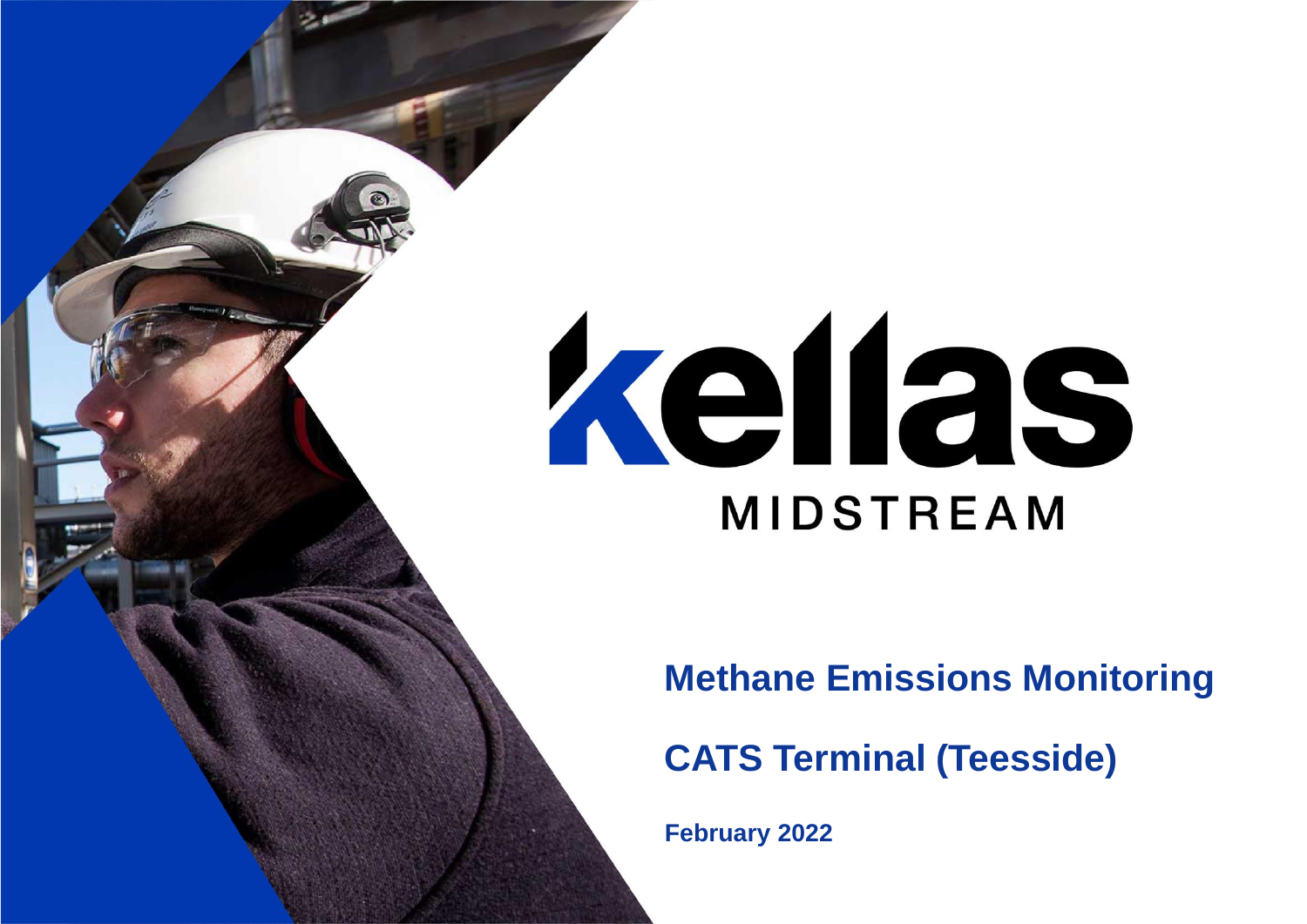

*Kellas (CATS Terminal) is the first installation of a Project Canary system outside the USA*

- **Project Canary is a for-profit Public Benefit Corporation, formed to deliver** independent Environmental Social Governance (ESG) data; it employs a team of scientists and engineers and is recognised for uncompromising standards
	- **The Project Canary advisory board includes members from the science, engineering and** business world including, Lord John Browne, former CEO of BP.
- **EXELDENS**, supported by its owners Blackrock and GIC, explored the technology options available to continuously measure methane emissions at CATS
- **The technology review identified only one product, Project Canary, that was** ready for commercial operation and two others that were in the latter stages of development and field trials
- **EXELLAS MOVED quickly to formalise a commercial agreement with Project Canary** to install the first Project Canary system in the UK – and the first application, worldwide, outside of the US

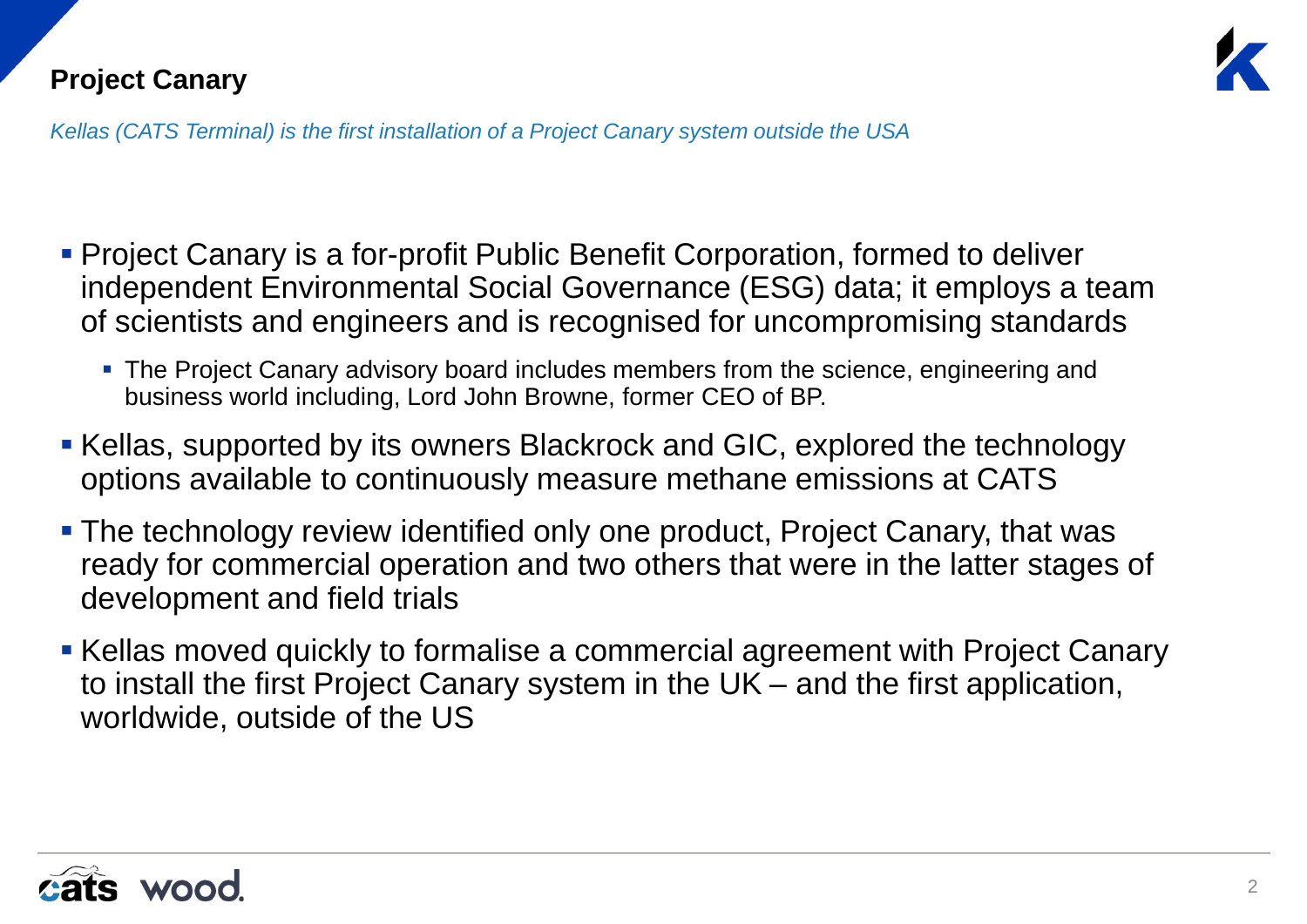

*Continuous real-time methane monitoring, leak detection, and alarms*

- The CATS Terminal installed 12 x 'Canary X' methane sensors in December 2021
- Delivers **continuous methane monitoring**, with automated alarms to the operator
- The 'Canary X' sensor package includes:
	- Methane sensor can measure methane gas fluctuations down to 250ppb
	- Wind sensor
	- GPS sensor
- **The technology is being actively developed, tested, and optimised at Colorado State** University's METEC (Methane Emissions Technology Evaluation Centre
	- **.** Integrate sensor data and cloud analytics to offer a complete IoT solution to detect and quantify methane emissions
	- Advanced filtering techniques to improve fidelity of sensor data, and enhance accuracy of the quantification model
	- The initial focus for quantification modelling is upstream facilities (eg well pads)
	- Midstream plants are not yet covered by the quantification algorithms

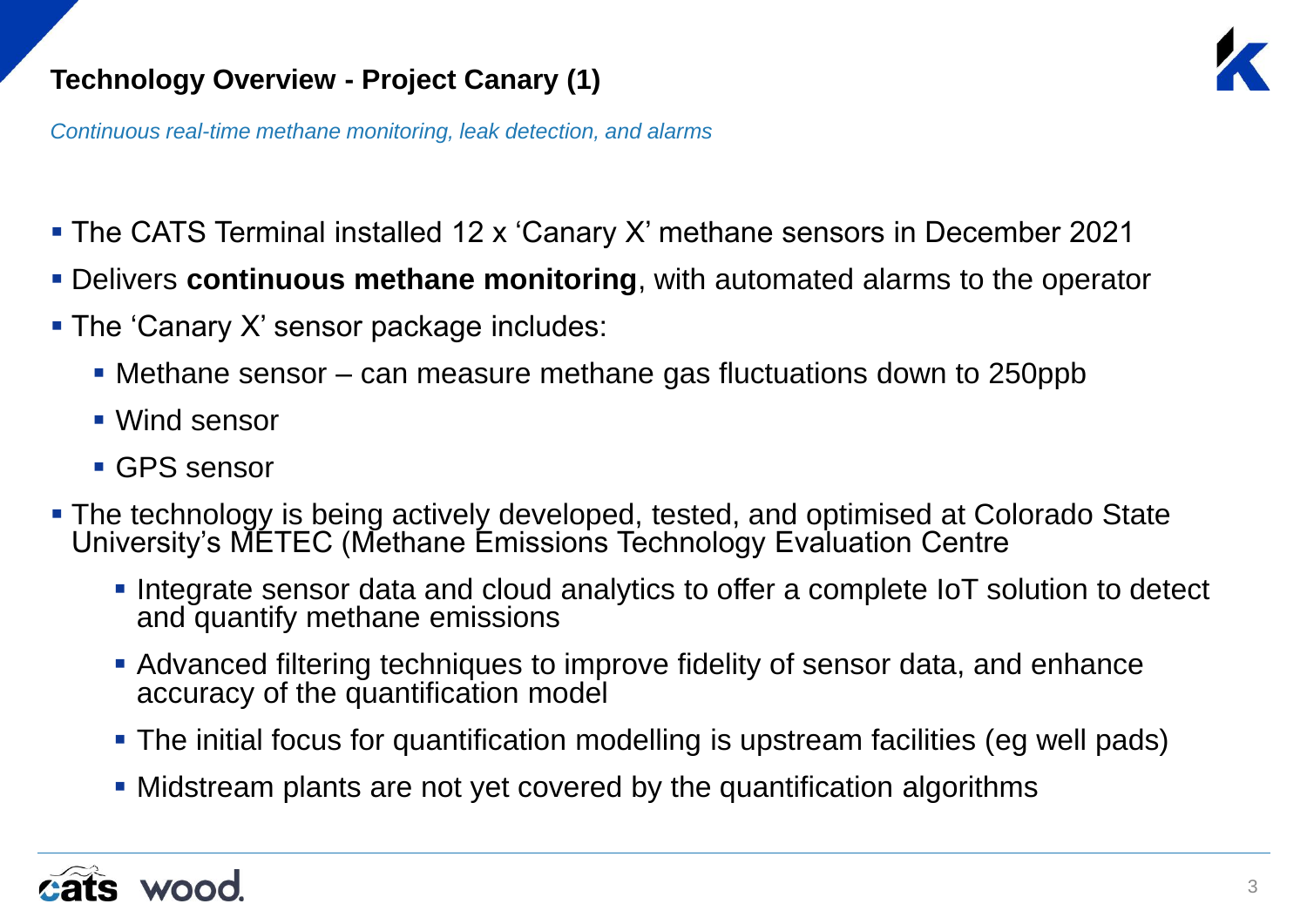

*Detect, locate and quantify emission sources, allowing operators to quickly catch and remediate leaks*

- The Canary X units are completely stand alone, and are solar powered/ charged
	- operate for upto 4 days on a single charge (should solar be compromised).
- Communication of data is via 4G cellular comms to the USA, with the data being sent and then presented via a web accessible dashboard
	- Via Vodafone 4G mobile phone network, with data encrypted
- **Access to the dashboard is granted to individuals on a read only basis.**
- **Alerts are configured by agreement with the Project Canary Team and are sent to** individuals by email and/or text message.
	- we have configured alerts each time a Canary measures 10ppm or above
	- the Ops Team then investigate via the dashboard and in the field as necessary

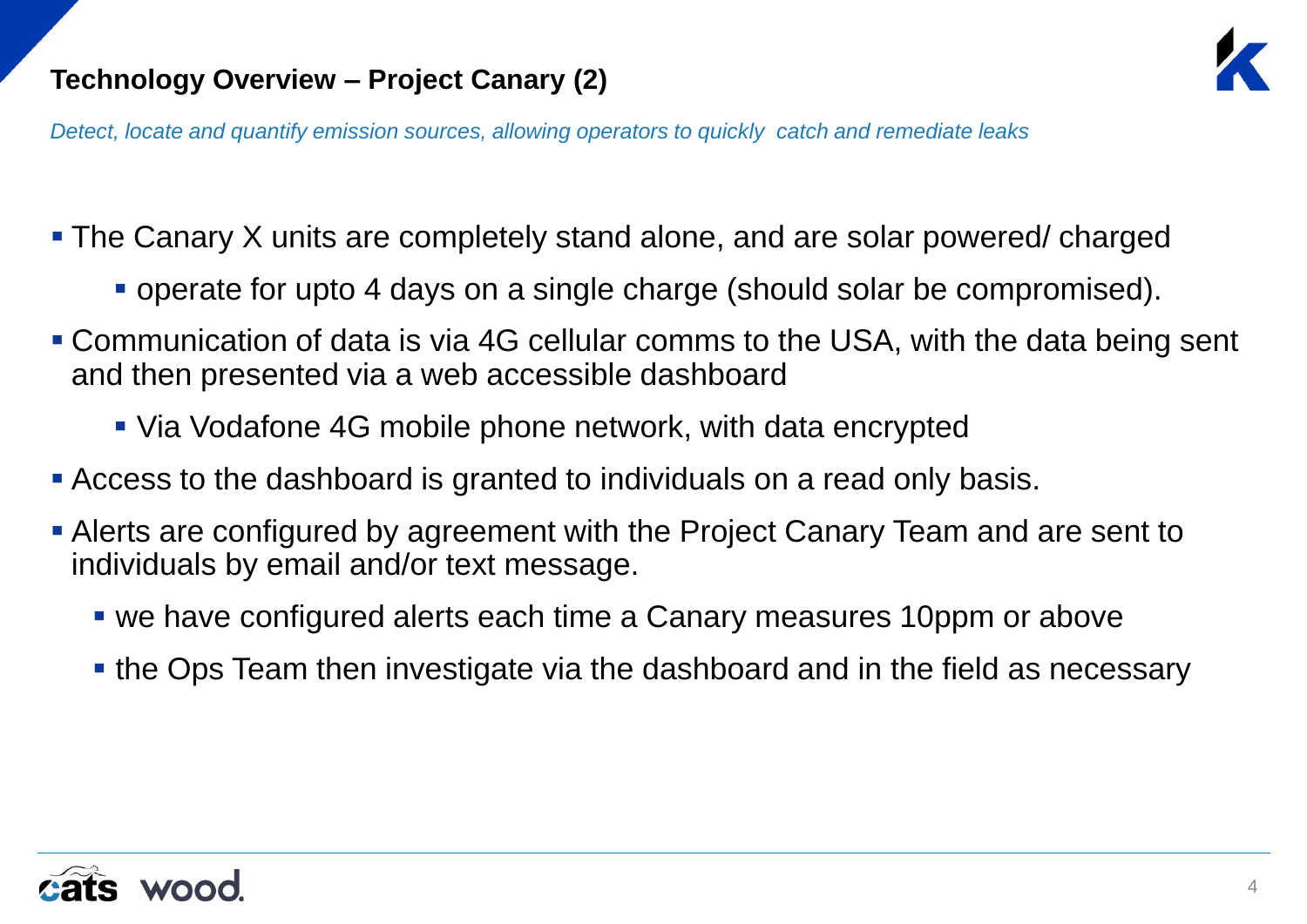# **Continuous methane monitoring – CATS system**

*12 units strategically positioned around the perimeter of the CATS Terminal operational facilities*



 $\blacksquare$  The units we have installed are the 'Canary X' units solely to measure Methane, with the addition of wind speed and direction on four strategically placed units (marked blue on the aerial plot).



■ Photo above: solar powered 'Canary X' (#4 on map)

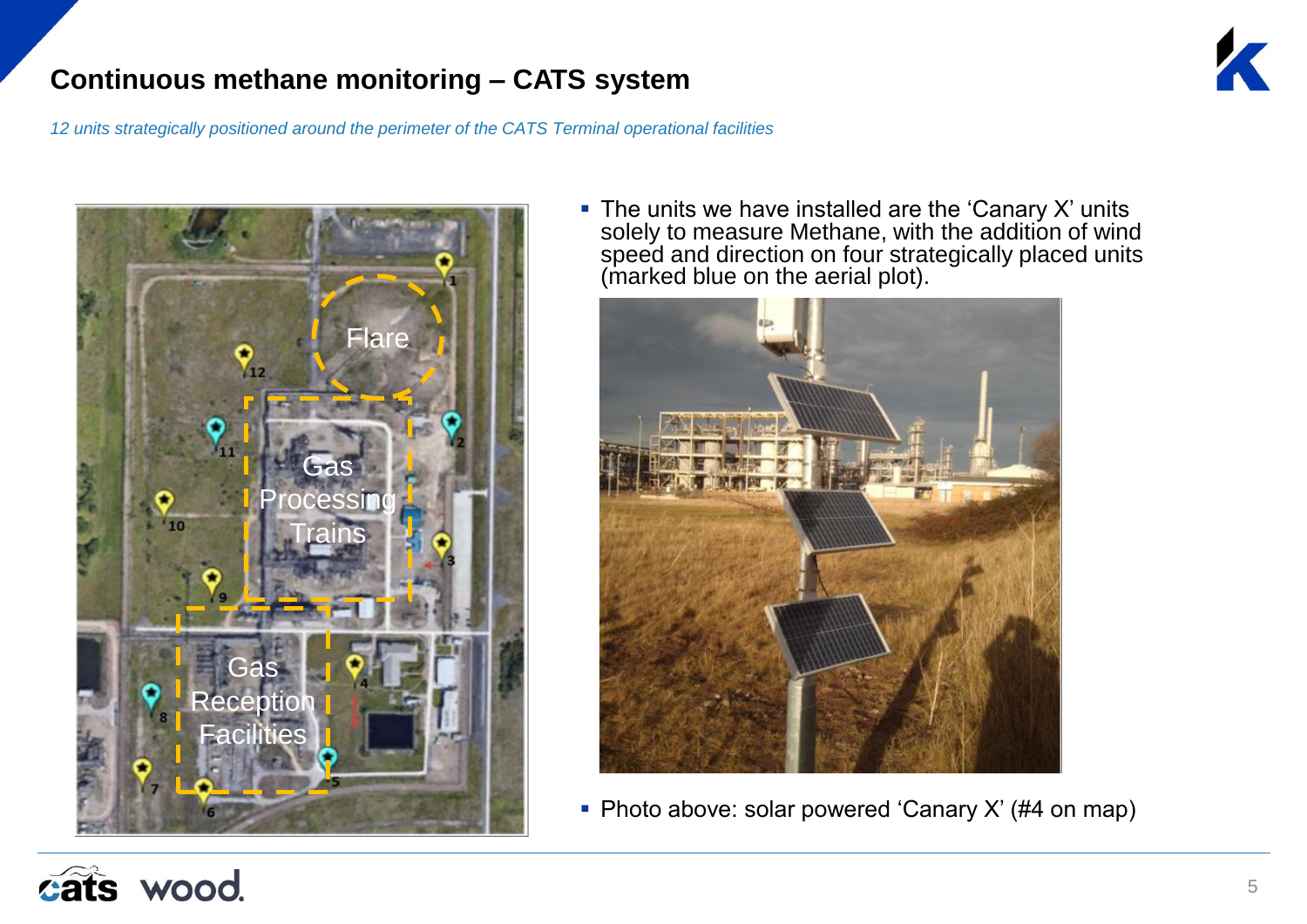## **Trends in Atmospheric ("Background") Concentration of Methane**



*Concentration of methane in the atmosphere has more than doubled since 1800; to 1.90ppm (1900ppb) in January 2022*



Source: European Environment Agency https://www.eea.europa.eu

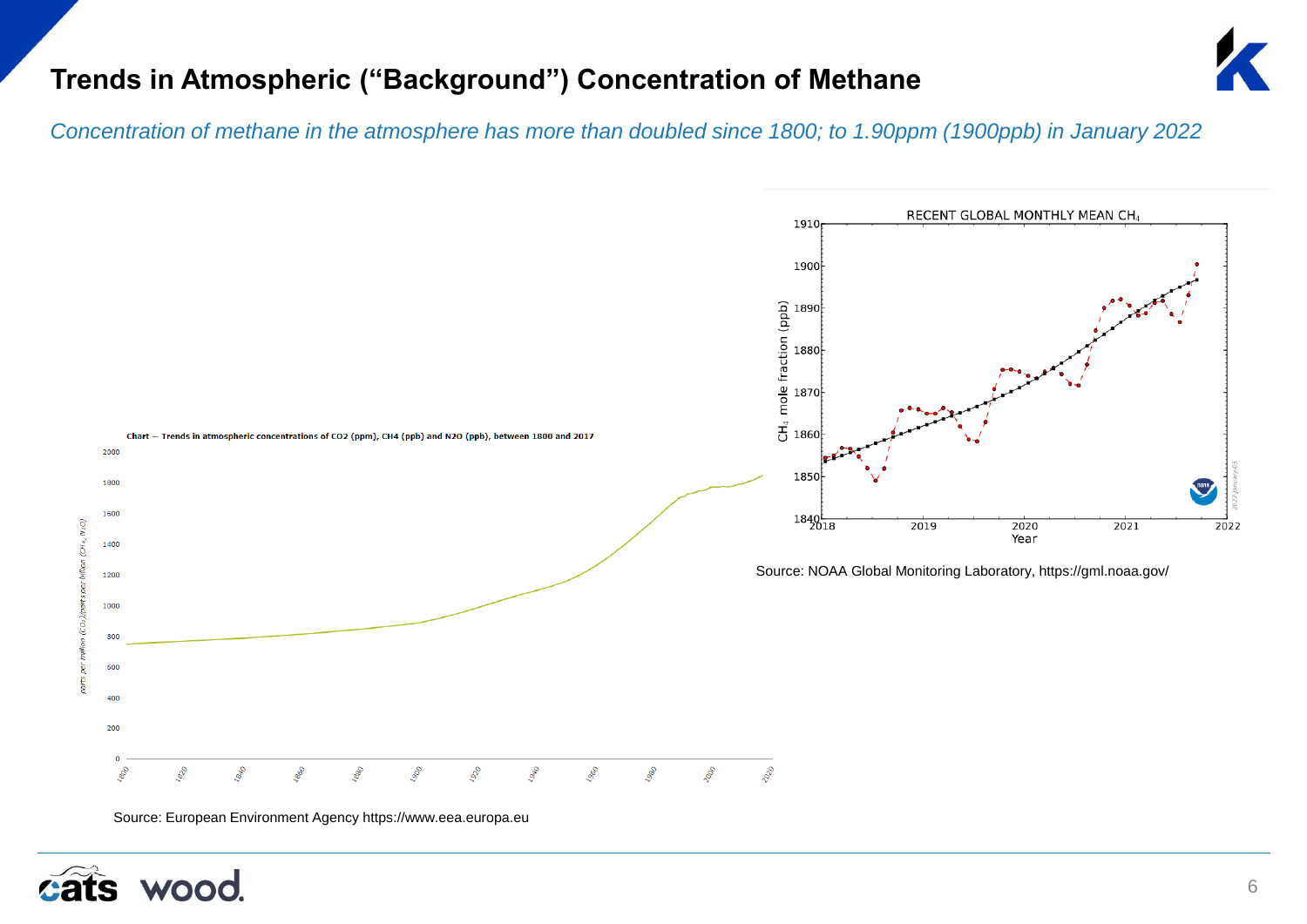## **Installation & Initial Operating Experience**



*Detect, locate and quantify emission sources, allowing operators to quickly catch and remediate leaks*

- Working with the Project Canary Team has been straightforward, even though based in US
- **Training has been rolled out to key users in the engineering and ops teams** 
	- Minimal time zone challenges, and customs delivery issues
	- Contract discussions were straight forward we are leasing the units for a fixed period (several years) at a fixed annual fee
- **The delivery, install and commissioning went well** 
	- Support from a Project Canary Technician on-site during the install was beneficial as there were a few issues getting some Canary Units connected to the 4G network.
- **Training has been rolled out to key users in the engineering and ops teams**
- **Dashboard is easy to use**

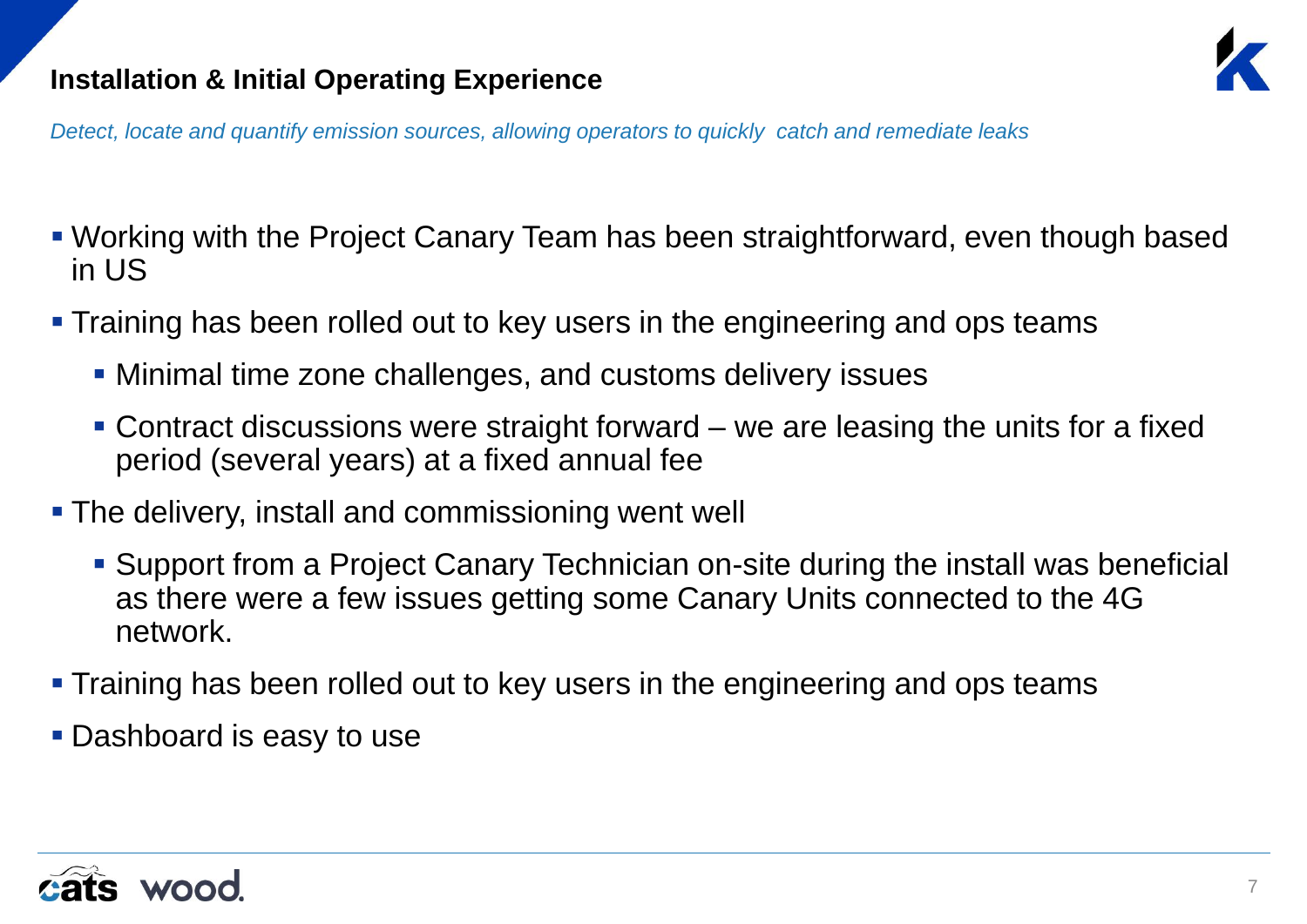

#### **Dashboard Screenshot – 'baseline'**

*3 days data from CATS Terminal (February 2022) – consistently measuring 'background' levels of ~ 2 ppm CH4*



- **Top left graph shows Methane readings in ppm (background**  $\sim$  **2ppm).**
- Middle graph shows wind speed and direction to aid diagnostics when determining potential release points for likely emissions
- Radar plot the colour represents the wind speed (in mph) and the percentage represents the duration of time that the wind has been from that direction at the associated speed